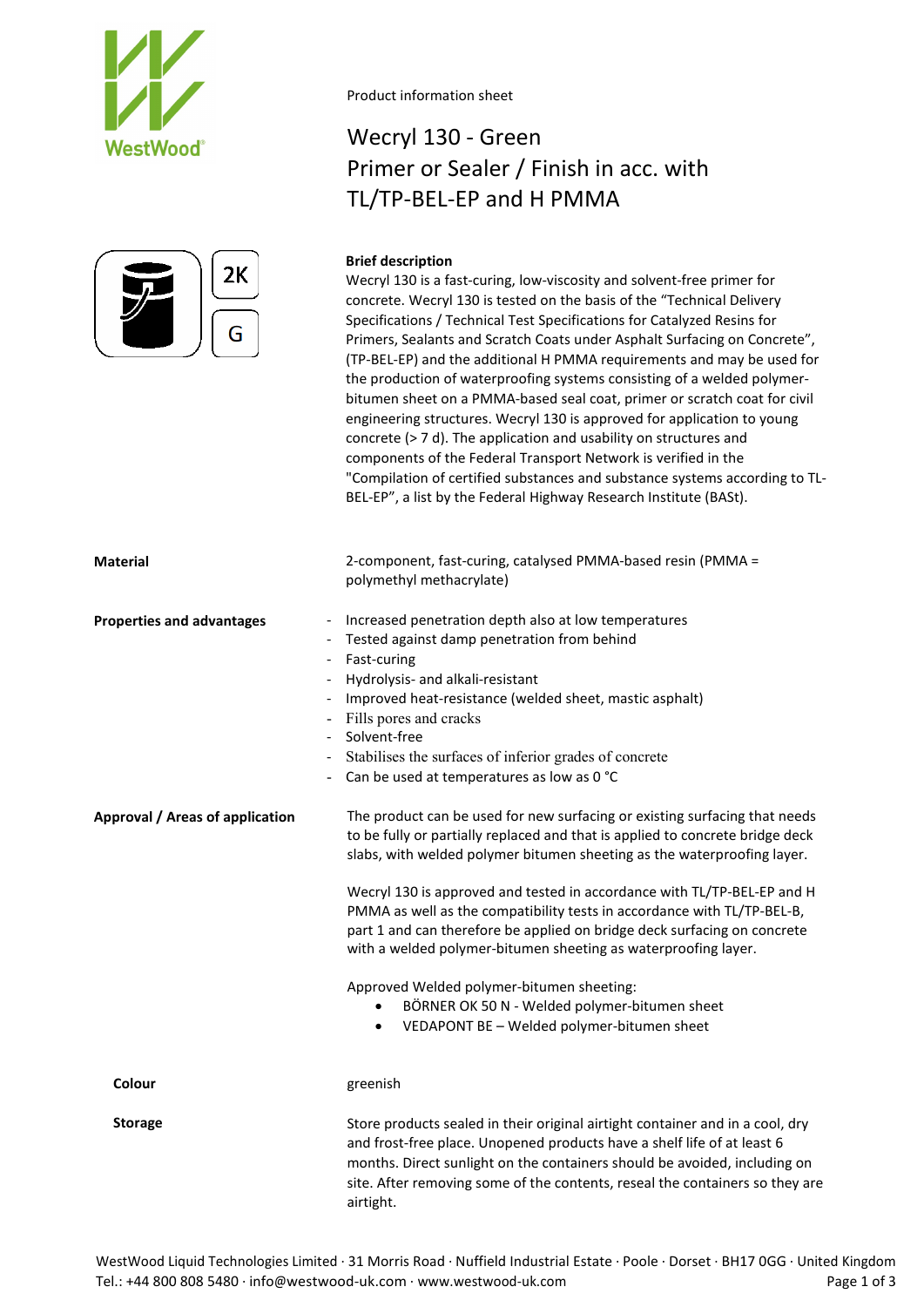

Product information sheet

# Wecryl 130 - Green Primer or Sealer / Finish in acc. with TL/TP-BEL-EP and H PMMA

## **Pack size**



|            | Winter:                |
|------------|------------------------|
| Wecryl 130 | Wecryl 130<br>25.00 kg |
| Wekat 900  | Wekat 900<br>$1.60$ kg |
|            | 26.60 kg               |
|            |                        |

### **Application conditions Temperatures**

The product can be applied within the following temperature ranges: **Product Temperature range, in °C**

|            | Air         | Substrate   | Material      |
|------------|-------------|-------------|---------------|
| Wecryl 130 | $0 to + 35$ | 0 to $+30*$ | $+3$ to $+30$ |

The surface temperature must be at least 3 °C above dew point.

| <b>Reaction times and required</b> |
|------------------------------------|
| amounts of catalyst                |

|                    | Wecryl 130 (at 20 °C, 1.5% catalyst) |
|--------------------|--------------------------------------|
| Pot life           | approx. 10 min                       |
| Rainproof          | approx. 30 min.                      |
| Can be walked on/  |                                      |
| overcoated         | approx. 60 min                       |
| <b>Curing time</b> | approx. 3 hours                      |

**Technical data** Density:

Consumption:

 $1.00$  g/cm<sup>3</sup> see "**System build-up suitable for the concrete surface or roughness heights**"





**Product application Application equipment / tools**

For mixing the product: Mixing tool with twin-paddle stirrer

- For applying the product: - Rubber squeegee (ensure adequate consumption rate), then use the sheepskin roller to smooth over.
- Brush (only for areas not accessible with roller)